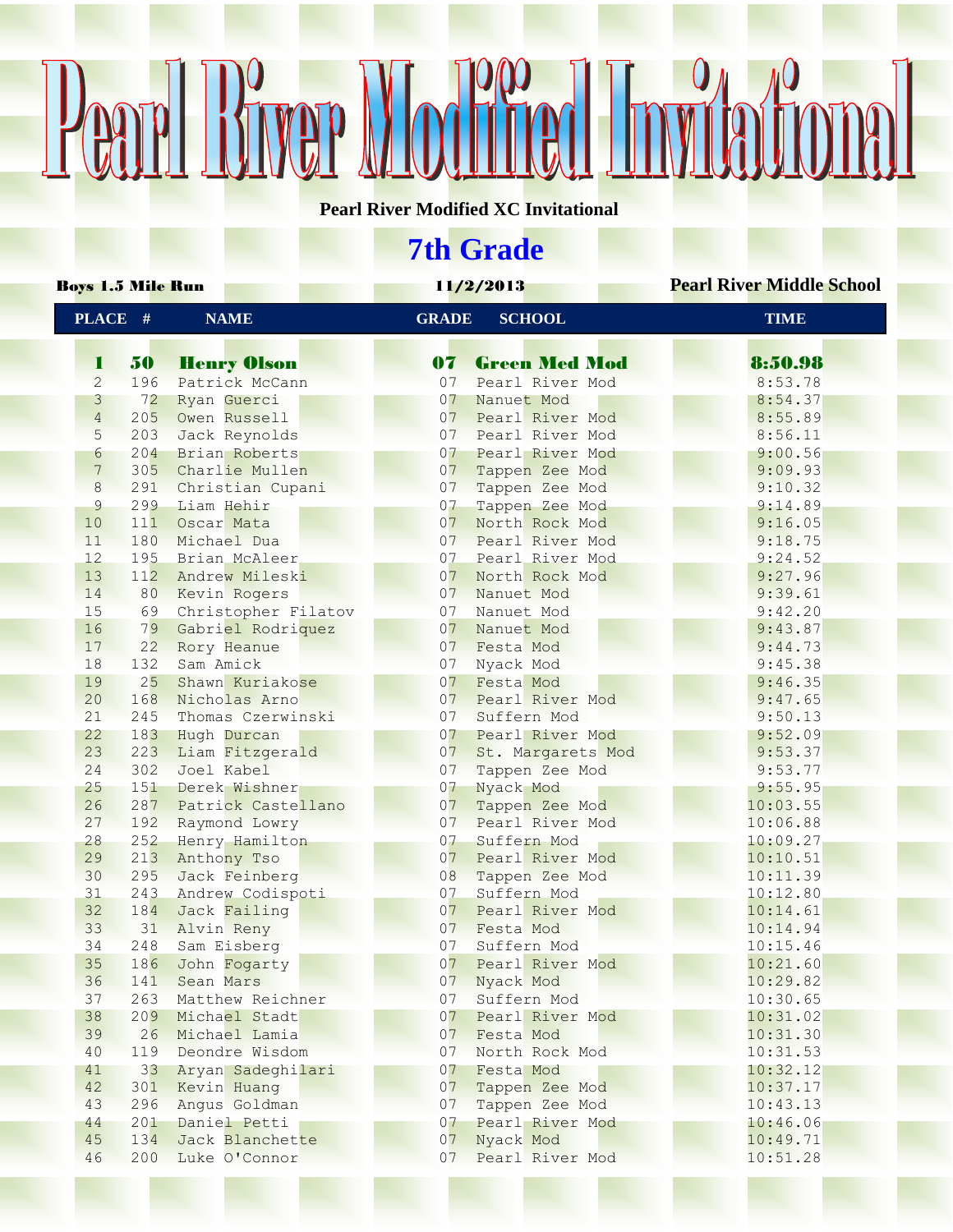| 47 | 266 | Sunny Sharma       | 07 | Suffern Mod        | 10:53.64 |
|----|-----|--------------------|----|--------------------|----------|
| 48 | 108 | Benjamin Maher     | 07 | North Rock Mod     | 10:59.06 |
| 49 | 113 | Nick Pisa          | 07 | North Rock Mod     | 10:59.87 |
| 50 | 150 | Dominque Varier    | 07 | Nyack Mod          | 11:02.50 |
| 51 | 18  | Khayyam Garcia     | 07 | Festa Mod          | 11:05.42 |
| 52 | 176 | Colin Costello     | 07 | Pearl River Mod    | 11:05.69 |
| 53 | 15  | Nick Coppola       | 07 | Festa Mod          | 11:06.44 |
| 54 | 264 | Robert Seif        | 07 | Suffern Mod        | 11:14.65 |
| 55 | 212 | Isaac Todd         | 07 | Pearl River Mod    | 11:15.69 |
| 56 | 103 | Ryan Curtis        | 07 | North Rock Mod     | 11:18.10 |
| 57 | 171 | Robert Buhrmeister |    | 07 Pearl River Mod | 11:21.15 |
| 58 | 268 | Kevin Speight      |    | 07 Suffern Mod     | 11:26.51 |
| 59 | 29  | Joshua Muenzer     | 07 | Festa Mod          | 11:27.91 |
| 60 | 202 | Peter Reiner       | 07 | Pearl River Mod    | 11:33.06 |
| 61 | 114 | Adrian Rodriguez   | 07 | North Rock Mod     | 11:37.65 |
| 62 | 199 | Liam O'Connor      | 07 | Pearl River Mod    | 11:38.52 |
| 63 | 118 | Matthew Vong       | 07 | North Rock Mod     | 11:38.73 |
| 64 | 16  | Chris Danyluk      | 07 | Festa Mod          | 11:46.25 |
| 65 | 258 | Connor McNally     | 07 | Suffern Mod        | 12:01.13 |
| 66 | 68  | Nick Bowman        |    | Nanuet Mod         | 12:05.78 |
| 67 | 286 | Henry Blanker      | 07 | Tappen Zee Mod     | 12:06.82 |
| 68 | 288 | Carter Chung       | 07 | Tappen Zee Mod     | 12:09.65 |
| 69 | 77  | Robert Miles       | 07 | Nanuet Mod         | 12:12.34 |
| 70 | 300 | Brian Henry        | 07 | Tappen Zee Mod     | 12:16.31 |
| 71 | 23  | Matthew Hoermann   | 07 | Festa Mod          | 12:16.79 |
| 72 | 143 | Conor Murphy       | 07 | Nyack Mod          | 12:19.04 |
| 73 | 116 | Aidan Rowan        | 07 | North Rock Mod     | 12:28.40 |
| 74 | 257 | Mike Lynch         | 07 | Suffern Mod        | 12:44.54 |
| 75 | 181 | Joseph Duffy       | 07 | Pearl River Mod    | 13:24.91 |
| 76 | 187 | Michael Gaglio     |    | 07 Pearl River Mod | 13:28.77 |
| 77 | 265 | Dylan Sentlowitz   |    | 07 Suffern Mod     | 13:37.26 |
| 78 | 269 | Michael Vigliotti  |    | 07 Suffern Mod     | 13:46.68 |
| 79 | 197 | Kevin McGarvey     | 07 | Pearl River Mod    | 14:38.37 |
|    |     |                    |    |                    |          |

## Pearl River Modried Invitational

**Pearl River Modified XC Invitational**

## **7th Grade**

| <b>Girls 1.5 Mile Run</b> |                |     |                          |              | 11/2/2013                 | <b>Pearl River Middle School</b> |
|---------------------------|----------------|-----|--------------------------|--------------|---------------------------|----------------------------------|
|                           | PLACE #        |     | <b>NAME</b>              | <b>GRADE</b> | <b>SCHOOL</b>             | <b>TIME</b>                      |
|                           |                |     | <b>152 Mary Borkoski</b> |              | <b>07 Pearl River Mod</b> | 8:47.31                          |
|                           | $\overline{2}$ | 221 | Olivia Mondella          | 07           | St. Margarets Mod         | 9:36.93                          |
|                           | 3              |     | Erin Cahill              | 07           | Festa Mod                 | 9:43.02                          |
|                           | $\overline{4}$ | 11  | Sheila Sullivan          | 07           | Festa Mod                 | 9:49.70                          |
|                           | 5 <sup>5</sup> | 58  | Kyra Guerci              | 07           | Nanuet Mod                | 9:57.50                          |
|                           | 6              | 127 | Violet Munnelly          | 07           | Nyack Mod                 | 10:01.46                         |
|                           | 7              | 283 | Caitlin Treanor          | 07           | Tappen Zee Mod            | 10:05.58                         |
|                           | 8              | 131 | Lea Spatz                | 07           | Nyack Mod                 | 10:13.02                         |
|                           | 9              | 281 | Madison Stolarski        | 07           | Tappen Zee Mod            | 10:13.63                         |
|                           | 10             | 91  | Gianna Marchitelli       | 07           | North Rock Mod            | 10:14.43                         |